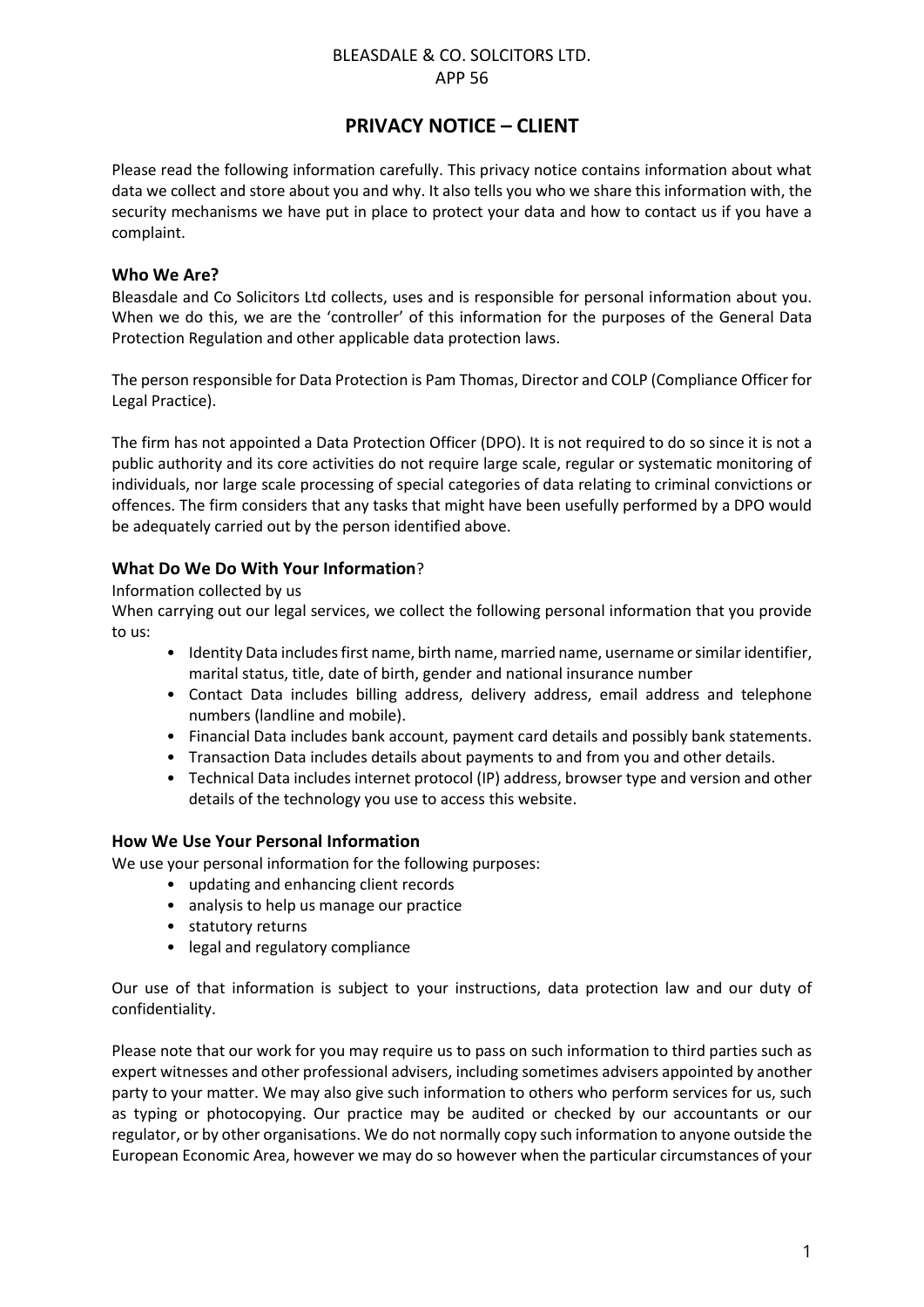## BLEASDALE & CO. SOLCITORS LTD. APP 56

matter so require. All such third parties are required to maintain confidentiality in relation to your files.

We will share personal information with law enforcement agencies if required by applicable law.

We will not share your personal information with any other third parties without your consent.

You have a right of access under data protection law to the personal data that we hold about you. We seek to keep that personal data correct and up to date. You should let us know if you believe the information we hold about you needs to be corrected or updated.

## **Data Protection In Respect Of Money Laundering Checks**

We may receive personal data from you for the purposes of our money laundering checks, such as a copy of your passport. These will be processed only for the purposes of preventing money laundering and terrorist financing, or as otherwise permitted by law or with your express consent.

You consent to us retaining such data for longer than the five-year statutory period, unless you tell us otherwise.

# **Data Protection – Your Obligations**

If you send us personal data about anyone other than yourself you will ensure you have any appropriate consents and notices in place to enable you to transfer that personal data to us, and so that we may use it for the purposes for which you provide it to us.

## **Consent**

We are relying on your explicit consent to allow us to use your data in accordance with the above. You will provide this consent when you sign our terms of business (which will be sent to you at the outset of the matter).

You have the right to withdraw this consent at any time, but this will not affect the lawfulness of any processing activity we have carried out prior to you withdrawing your consent. You can opt-out here by contacting us contact@bleasdales.com

## **Your Rights**

Under the General Data Protection Regulation, you have a number of important rights that you can exercise free of charge. In summary, these rights are:

- Access to your personal information and other supplementary information;
- Require us to correct any mistakes or complete missing information we hold on you;
- Require us to erase your personal information in certain circumstances;
- Receive a copy of the personal information you have provided to us or have this information be sent to a third party, this will be provided to you or the third party in a structured, commonly used and machine readable format;
- Object at any time to processing of your personal information for direct marketing;
- Object in certain other situations to the continued processing of your personal information;
- Restrict our processing of your personal information in certain circumstances;

If you want more information about your rights under the GDPR, please see the Guidance from the Information Commissioners Office on Individual's rights under the GDPR.